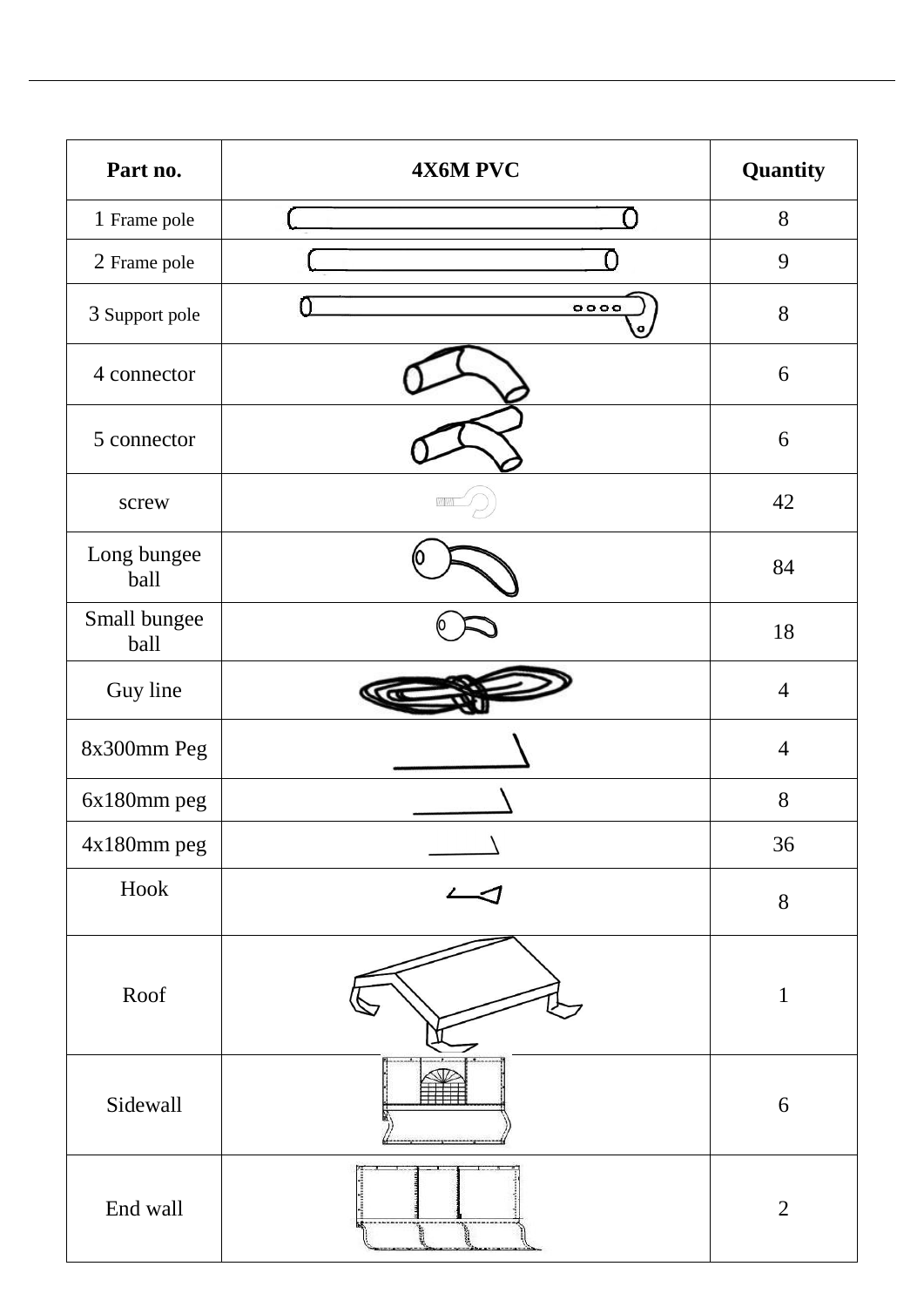Select a flat ground for the tent, unpack the carton and check all the parts including tubes, tent and accessories… etc. are present as same as list. Assemble the framework of rooftop by joining the portion (4.5) together with poles (1.2).







**II** Attach one end of supported pole (3) to the joints (4,5)

## III

**I** 

Cover the roof on the frame ,and attach it by the bungee balls properly ,take care of the tension of the bungee balls ,for if you use too many on one side of tent ,it may too tight to tie the other side of it .





**IV** Attach the another 4 supported poles (3) to the joints (4,5), built-up the framework ,use the 6x180mm peg to fix each